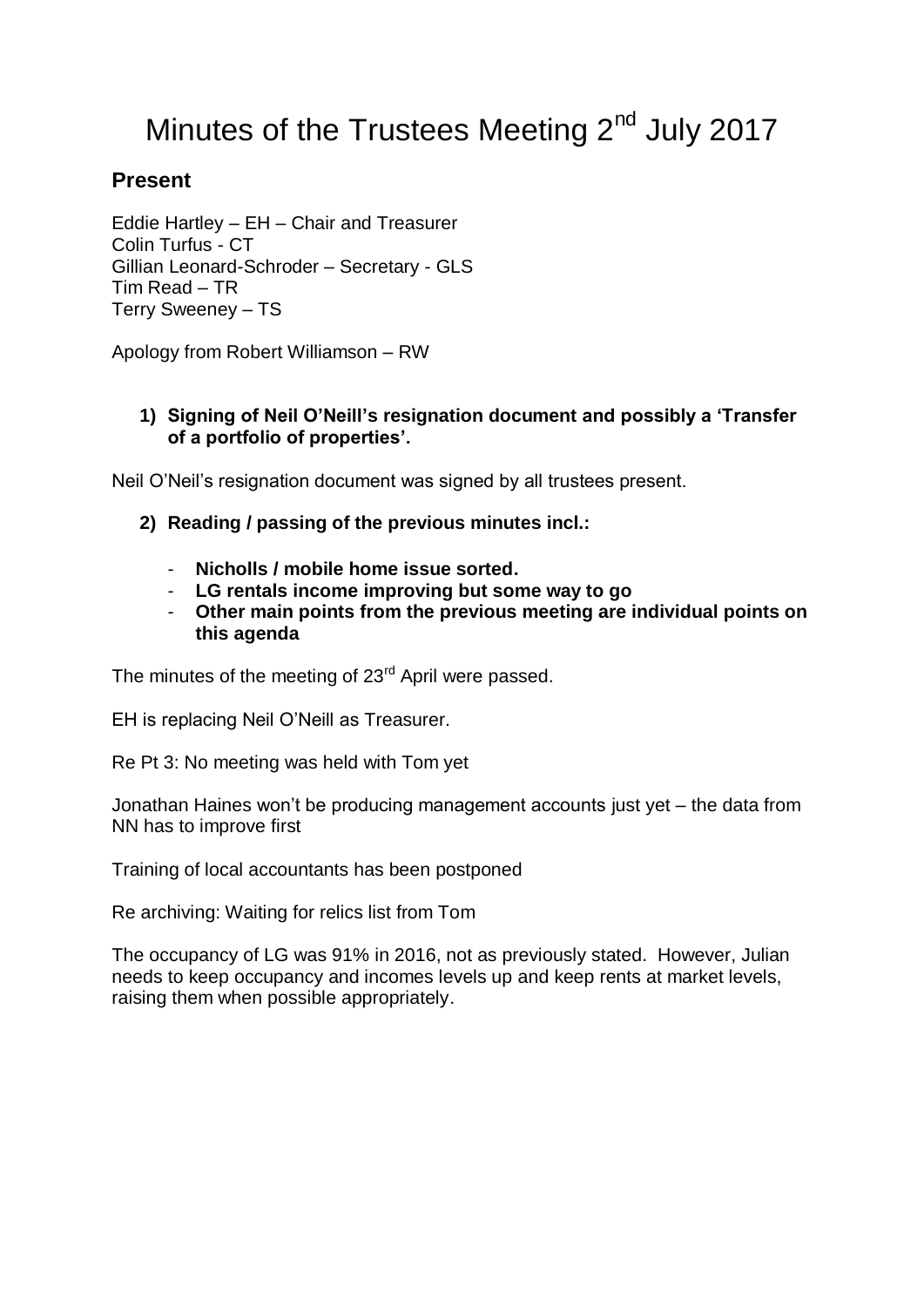**3) Latest developments re the roll out of QB Online throughout FFWPU UK and the training which will be given, the new Accounts Administration Office and the 2016 audit. FFWPU Financial Policy and Procedures, obtaining essential financial data from QB Online for trustee meetings, etc. – EH Need for a new Treasurer who will take time to train. Possible need for a Financial and Business Director who would handle what EH and Neil previously did (and EH now does again), as well as other duties – possibly part time. Getting monies released by the FC.**

EH looked at the QB Online reporting for Bromley as an example. They are missing the interdepartmental transfers.

**Action Point: EH** will go down to Chippenham to discuss many points with Jenny.

We need to employ a Finance and Business Director as Neil O'Neill has gone and EH has taken up the Treasurer responsibilities for the trustees again which is currently the work of a paid employee not an unpaid volunteer. The FC does not like the fact that EH is on the FC and also the Treasurer for the Trustees. EH will resign from the Finance Committee and only attend the FC meetings representing the Trustees. We also need a new trustee who can be the Treasurer for the trustees.

EH: There is enough money to employ a Finance and Business Director and a Human Resources Director. Maybe about £30,000 p.a. needed for a Finance and Business Director.

Not all valuations have been carried out yet for the audit.

We need a professional project manager for all of our properties. The project manager can then educate our staff.

### **4) While on new employee matters – the need for an at least part-time employed professional HR person or another solution to support Tom's HR work. Getting monies released by the FC.**

We need to hire an HR professional.

**Action Point: EH** will look for an HR job spec on the internet and discuss with Tom.

#### **5) The Cleeve House Ltd lease**

The caravan has been sold and removed.

Bates Wells created a very complicated contract. We do not want that. We want something shorter. This is an FC matter. We will get Bates Wells to finish the process asap with as short a contract as possible